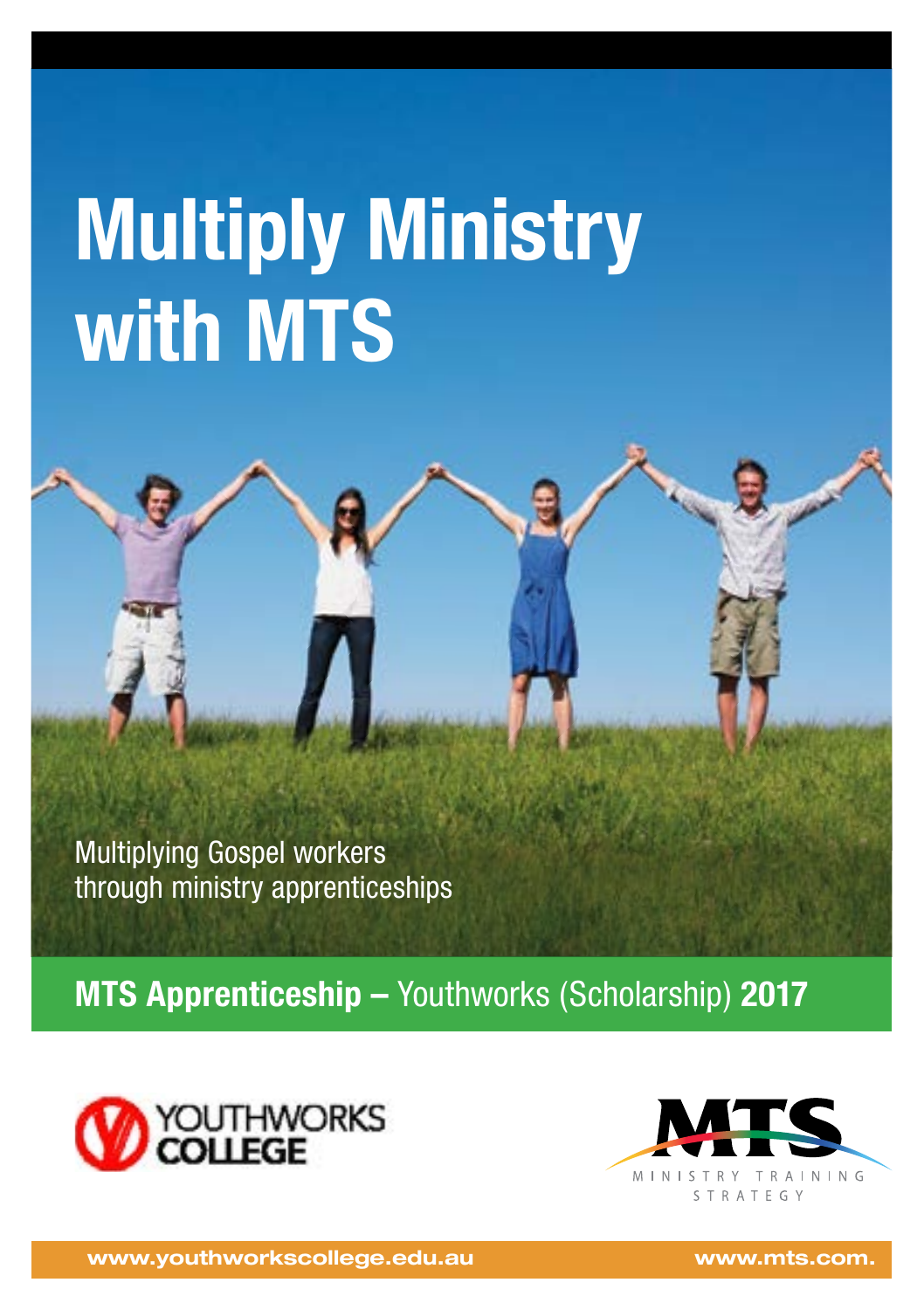At MTS we think that a ministry training pathway that combines hands-on ministry experience with formal theological education is a great way to train for a lifetime of gospel ministry. That's why we are pleased to endorse our partnership with Youthworks College.

You can now complete a 2 or 3 year traineeship, combining hands-on ministry training with theological study at Youthworks College. Upon completion you will be ready to be involved in full-time ministry with youth, children or families, or undertake further theological education.

All pathways provide you with the opportunity to spend 2 or more years in a hands-on ministry traineeship – 'living the life' of a full-time Gospel Worker.

The MTS curriculum, combined with the specialised training of Youthworks College, is designed to help the trainee work out how they are wired and where you might plug in



to grow God's Kingdom in the future.

Completing an MTS Traineeship is a great way to work out a person's suitability for ministry work in the future.

#### **MTS Scholarships**

Many churches and other ministries sponsor scholarships to enable students to complete an MTS pathway. All persons seeking to undertake an MTS Traineeship are encouraged to apply for an "MTS Scholarship" to support them on their journey.

## **MTS TRAINING PATHWAY WHAT BEING A TRAINEE INVOLVES**

*"If a person wants to be a farmer long term, they don't start off at Agricultural College as a first port of call. They need to head off first to a farm and work alongside an experienced farmer for a couple of years. They need to live through a couple of cycles of the seasons. They need to know what it is like to deliver*  lambs in the middle of the night, harvest the grain before it is destroyed by rain *and grapple with the blurred boundaries between work and rest."* 

*Ben Pfahlert, MTS Director*

### **The MTS Traineeship**

Being an MTS Trainee at Youthworks College involves a two year program combining specialised theological study with the opportunity to gain ministry experience through active participation in evangelism and Bible teaching, all under the leadership of a trainer.

You will do a maximum of 2.5 days theological study, which leaves you free to become deeply immersed in real ministry activities of your church or ministry during the remainder of the week.

### **Why Youthworks College?**

Youthworks College offers specialised training which integrates theological study with the particular cultural and developmental challenges of ministry with children, youth and families.

For more information, visit vouthworkscollege.edu.au

#### **What are my options as a Youthworks Graduate?**

Youthworks offers both Diploma (2 years) and Advanced Diploma (3 years) programs, accredited by the Australian College of Theology. Both courses allow you to gain employment as a Youth or Children's Minister, Chaplain, SRE teacher or in many other ministry positions. However, if you would like to go on to further study, both programs can provide access straight into second year Moore College or articulate into another ACTh college.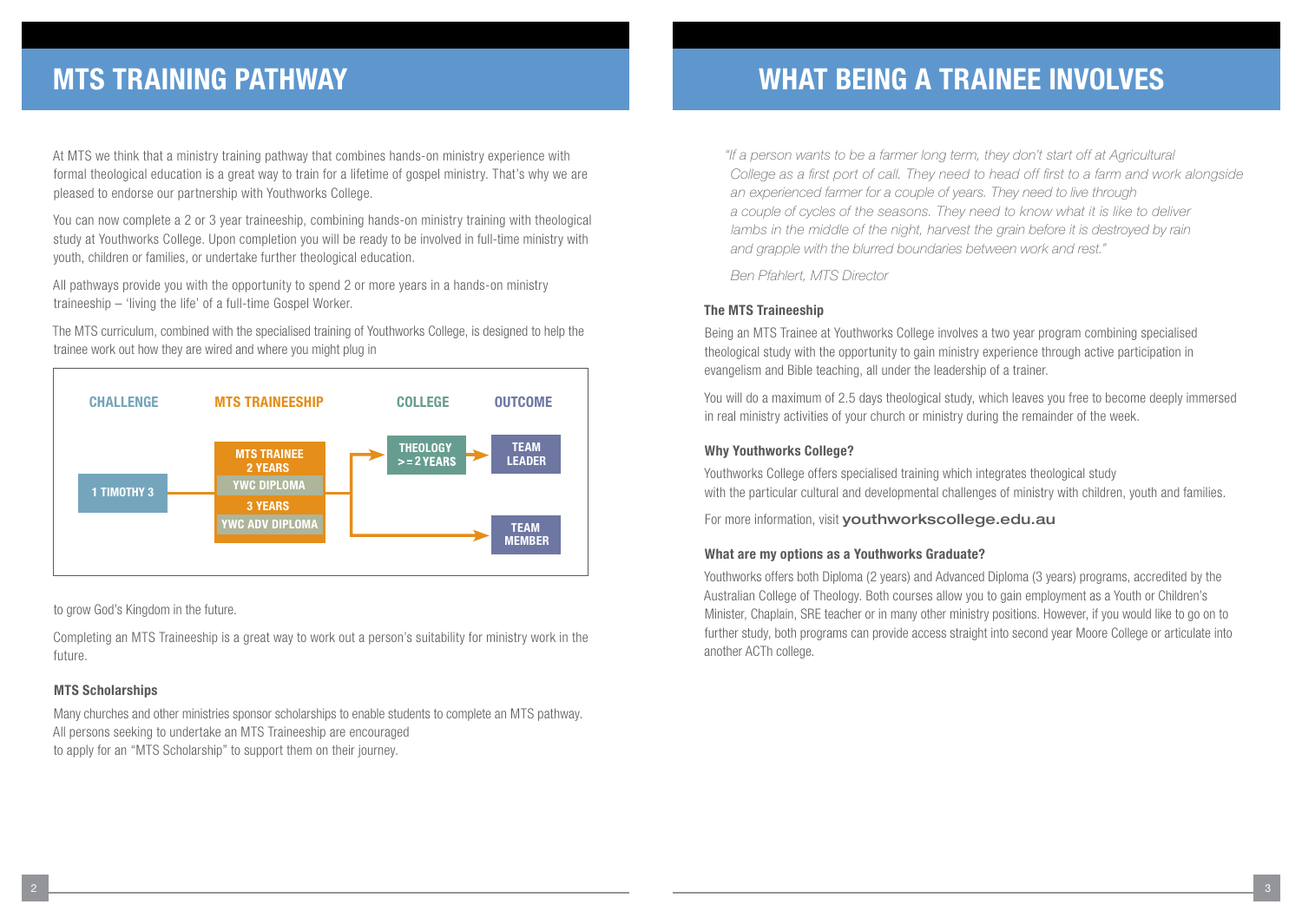## **THE MTS MINISTRY TRAINING SCHOLARSHIP**

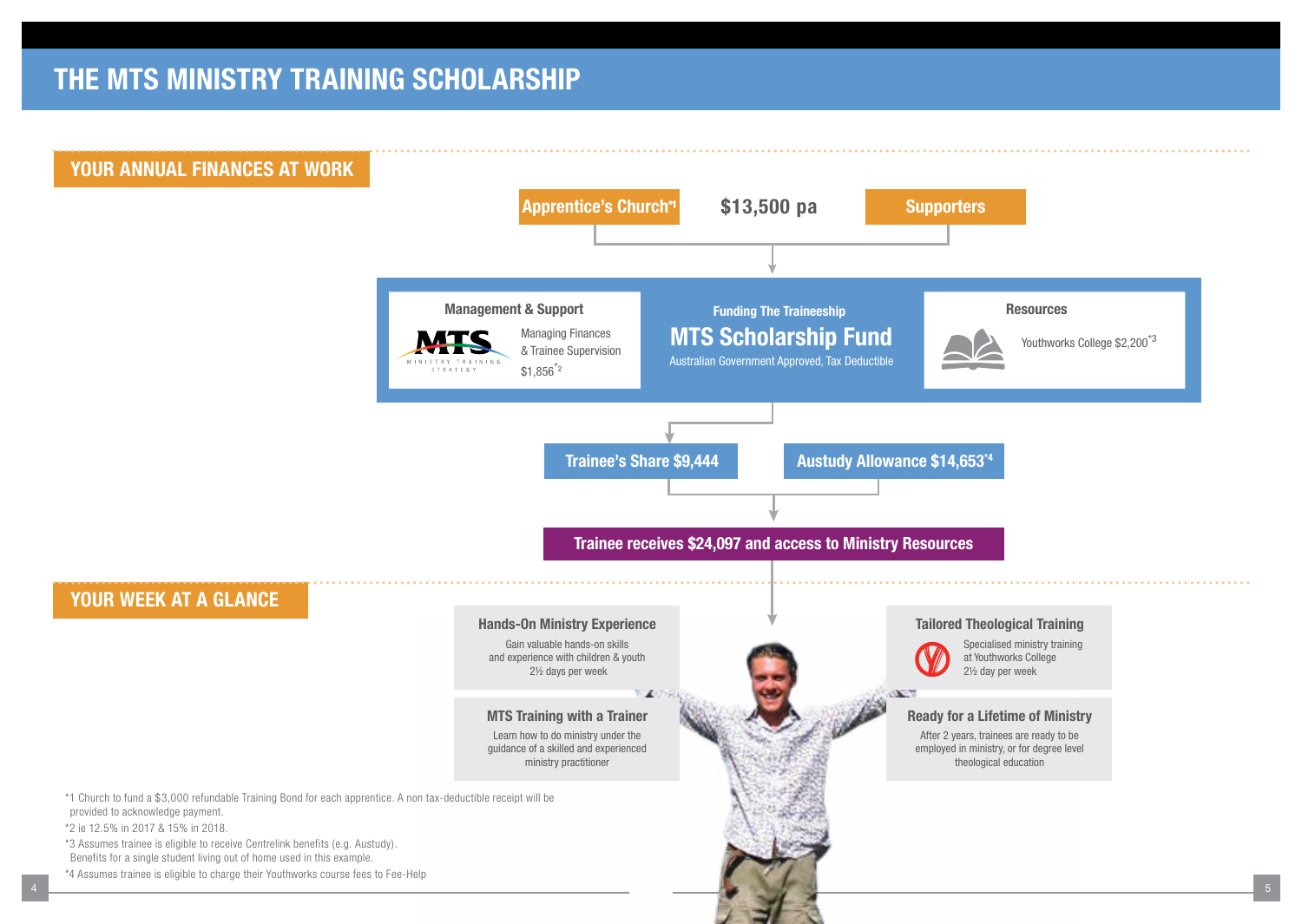## **WORKING WITH YOUR TRAINER**

MTS' biblical blueprint for ministry training is based on spiritual parenthood... growing children of faith (1 Tim 1:2).

The outcome of the MTS Traineeship is dependant on the relationship between you and your trainer. As a MTS Trainee you will be assigned to a workplace (which is a MTS approved training centre) where your MTS accredited trainer will look after you.

Trainers are expected to not just minister 'to' their trainee but to minister 'with them'. Your trainer will invest into your life and ministry.

In return, you will be asked to commit to the following:

#### **MTS Trainee's commitment to the Trainer:**

- Respect the wisdom and advice of your trainer
- Meet with your trainer (at the agreed times) and to be adequately prepared for each meeting
- Conscientiously attend to your ministry responsibilities and study obligations
- Attend the G8 Conference (National Gathering of Trainees)

#### **MTS Trainer's commitment to the Trainee**

- Care, quide, teach and walk beside your trainee through all stages of their spiritual journey
- Provide feedback, encouragement and correction to your trainee
- Train trainees in accordance with the MTS/Youthworks College approved curriculum
- Meet with the trainee at the frequency agreed upon and for the period of time agreed upon
- Develop detailed Ministry Development Plans for the trainee every 6 months
- Attend the MTS Training Days and events as required



#### **PASSING THE BATON BY COLIN MARSHALL**

A guide for both apprentices and trainers.

What a ministry apprenticeship is about and the resources needed for making ministry apprenticeships happen.

## **USEFUL INFORMATION**

#### **Is an MTS Apprenticeship really a Cadetship?**

Yes, but the image of the master-craftsman imparting hard-earned pearls of wisdom to their apprentices, captures the essence of MTS ministry preparation training.

#### **MTS training centres**

The MTS training centre is the church or the organisation where the ministry traineeship takes place, and needs to provide the trainee with a trainer for the duration of the traineeship and to enfold the trainee into its community.

The training centre is also responsible for ensuring that you are equipped for all the tasks you will need to carry out, including support raising.

#### **MTS Scholarships**

MTS Trainee Scholarships commence on the 1st February annually and run for two years (Diploma qualification) or three years (Advanced Diploma qualification).

To ensure that your study program does not encroach upon the 50% of your working week reserved for hands-on ministry experience, we suggested your study program should comprise 3 subjects and 1 ministry intensive in each semester.

Subject to continuing financial support, trainees who started with a two year scholarship (Diploma) may extend it to three years (Adv. Diploma) at the end of their second year.

#### **Government Assistance**

The Diploma and Advanced Diploma courses offered by Youthworks have been approved for Austudy support. Please note that while the course a trainee may be planning to take may be approved to receive Austudy support, the trainee must also meet Austudy's eligibility criteria for benefit recipients.

Where a trainee does not qualify for Austudy support, the training centre has the option to increase the value of the scholarship awarded (this assumes a commensurate increase in financial support for their scholarship).



#### **ALL FOR THE KINGDOM BY BEN PFAHLERT & KATIE OMROD**

A very practical and realistic tool for those that the Holy Spirit is prompting to pursue full time gospel ministry.

**We** recommend that if you are considering becoming an **MTS**